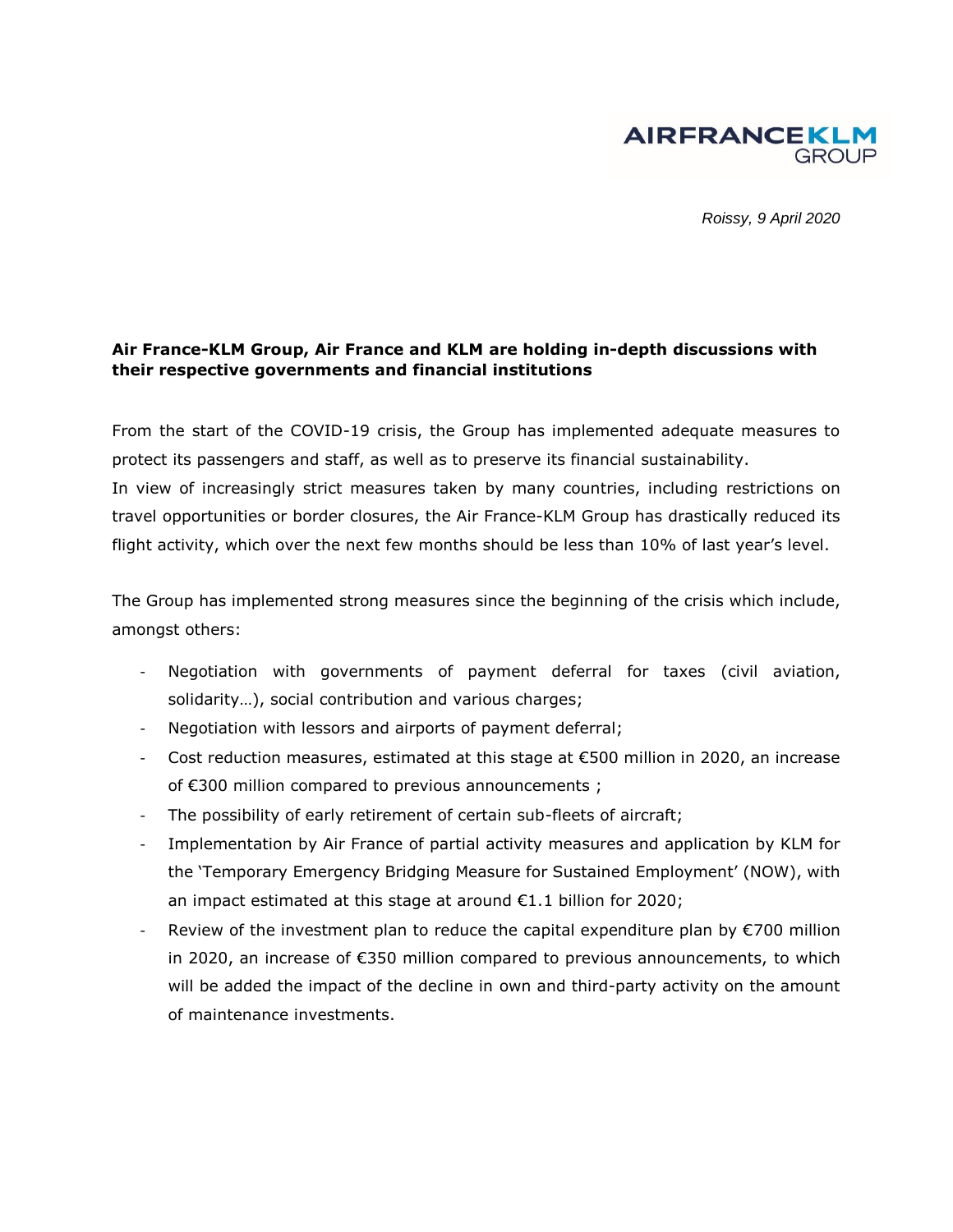In solidarity with the all employee groups, the Air France-KLM Board members, Chair and CEO will also participate in the effort in line with the measures applicable to the employees of the Group, with a similar reduction of their remuneration.

As the crisis continues, the conditions for a recovery remain uncertain, both in terms of our air operations, but more generally in terms of the timetable for economic and demand recovery.

Our current best estimates, incorporating the above-mentioned measures, show that in the absence of additional financing, a liquidity requirement is expected in the third quarter of 2020.

As a result, the Air France-KLM Group, Air France and KLM, have entered into in-depth discussions with their respective governments and financial institutions in order to grant the resources that will enable them to secure and sustain adequate levels of liquidity by all means, notably within the framework of the European Commission's Temporary Framework on State Aid in force published on 19 March 2020.

At this stage, given the various options currently being considered and the quality of the discussions with the two States and financial institutions, the Air France-KLM Group is confident that it will be able to obtain additional financing to meet all its future financial obligations and enable it to ensure the recovery of its activity beyond the current crisis.

"We are facing an unprecedented crisis affecting without exception the airline industry, which is causing a great deal of uncertainty about the outlook for air transport," said Benjamin Smith, Chief Executive Officer of Air France-KLM. "Since the beginning of this crisis, the Air France-KLM Group has done everything possible to ensure the health safety of its employees and customers and, on the financial side, to preserve its short-term liquidity and prepare for the future. Emergency measures have been rapidly implemented to reduce our costs and investments. I salute the exceptional commitment of our employees, who are giving their best in these difficult times, particularly the operational teams who are enabling the repatriation flights of our fellow citizens, as well as the transport of medical equipment to France and the Netherlands. It is now clearer than ever that support from our both Dutch and French governments is needed to meet our cash requirements and enable us to continue our operations once the crisis is over. Discussions with them and financial partners are ongoing,